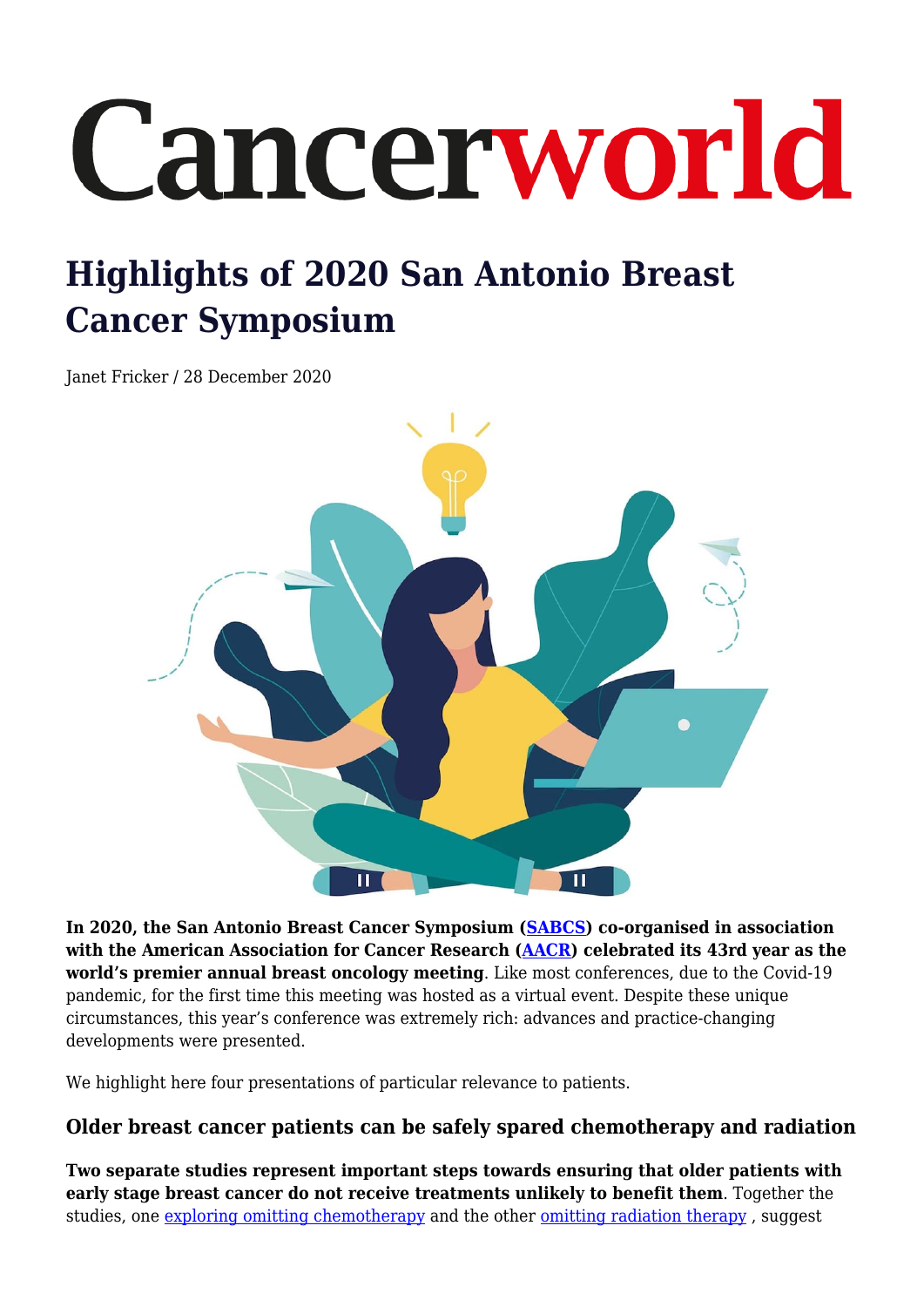more-conservative treatment may represent a suitable option for some older women with breast cancer.

Although adjuvant postoperative systemic therapy and breast radiotherapy have become standard of care for breast cancer, there are concerns these treatments may be less well tolerated by older women. In developed countries over half of women diagnosed with breast cancer are aged over 65 years.

In the [SWOG S1007](https://www.abstractsonline.com/pp8/#!/9223/presentation/2794) study (also known as RxPONDER), investigators screened 9,383 women with hormone receptor (HR)-positive, HER2-negative breast cancer and one to three positive lymph nodes to identify patients with Oncotype DX recurrence scores of 25 or less. The Oncotype DX technology assesses activity of 21 genes to generate scores indicating risk of recurrence ranging from 0 to 100. In total, 5,083 patients with scores <25 were identified (3,350 postmenopausal and 1,665 premenopausal). They were randomised to receive hormone therapy alone or hormone therapy plus standard chemotherapy. The study, run by the SWOG Cancer Research Network, was conducted in 632 sites across nine countries.

Results for the postmenopausal subgroup show 5-year invasive-disease-free survival (IDFS, a measure showing which women had localised breast cancer) was 91.6% for chemotherapy plus hormone therapy versus 91.9% for hormone therapy alone (HR=0.97, 95%CI: 0.78−1.22, *P*=0.82). By contrast, results for premenopausal women (*n*=1,665) revealed significant benefits for combination therapy: the 5-year IDFS was 94.2% for chemotherapy plus hormone therapy versus 89.0% for hormone therapy alone (HR=0.54; 95%CI: 0.38−0.76 *P*=0.0004).

"These results are practice-changing and demonstrate that postmenopausal women can be spared unnecessary chemotherapy and receive only hormone therapy," said Kelvin Kalinsky, lead author, from Emory University, Atlanta. "This should bring more clarity to physicians and some relief for patients." Commenting on the findings, Kent Osborne (Baylor College of Medicine) postulated that chemotherapy benefits observed in premenopausal women may derive from ovarian suppression, starving the tumour of oestrogen.

The [PRIME 2 study,](https://www.abstractsonline.com/pp8/#!/9223/presentation/579) explored benefits of post-operative radiation therapy in patients aged at least 65 years. The study randomly assigned 1,326 patients with non-metastatic HR-positive breast cancer who had undergone breast-conserving surgery and were receiving adjuvant hormone therapy to receive either whole-breast irradiation (*n*=658; 40−50 Gray in 15−25 fractions) or no radiation therapy (*n*=668). Patients were enrolled from six countries.

The 10-year follow-up results show postoperative radiation therapy significantly affected risk of local recurrence: 9.8% for patients not receiving radiation therapy versus 0.9% for patients receiving radiation therapy (HR=0.12, 95%CI 0.05−0.32, *P*<0.0001). Notably, the investigators found postoperative radiation therapy did not significantly impact other outcomes. Distant metastasis was 1.4% for those receiving radiation therapy versus 3.6% for those not receiving it (*P*=0.07); recurrence in the opposite breast was 1.0% versus 2.2% ( $P=0.20$ ); and overall survival was 80.4% versus 81.0%  $(P=0.68)$ .

"Based on these results, we believe that omission of radiation therapy after breast-conserving surgery should be an option for older patients with localized, HR-positive breast cancer who are receiving adjuvant hormone therapy and meet certain clinicopathologic criteria," said Ian Kunkler, the study presenter from the University of Edinburgh.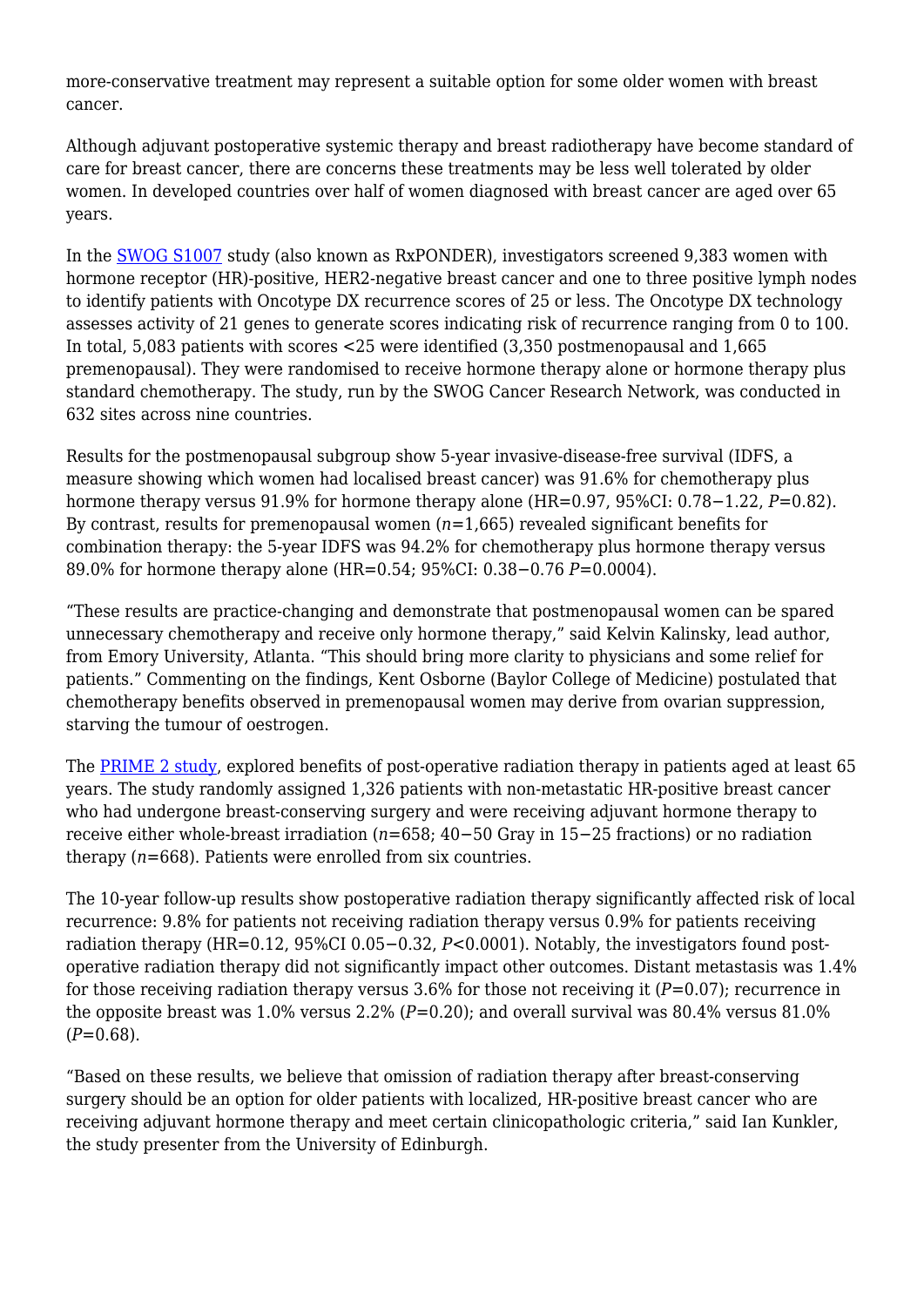### **High-risk breast cancer patients benefit from abemaciclib**

**Addition of abemaciclib to standard adjuvant endocrine therapy improves invasive-diseasefree survival (IDFS) for early stage high-risk, node-positive, HR-positive, HER2-negative breast cancer**. The latest findings of the [MonarchE trial,](https://www.abstractsonline.com/pp8/#!/9223/presentation/664) reported with a median follow-up of 19 months, have the potential to change adjuvant standard of care for high-risk breast cancer patients.

The MonarchE trial aimed to address unmet needs for the one in five patients with HR-positive early stage breast cancer who experience disease recurrence while taking endocrine therapy. Abemaciclib, a cyclin-dependent kinase inhibitor, is currently approved by the FDA for the treatment of patients with HR-positive/HER2-negative advanced or metastatic breast cancer in combination with a nonsteroidal, fulvestrant, or as monotherapy. The latest findings follow from the interim analysis conducted at a median follow-up of 15.5 months, presented earlier in the year at the [ESMO](https://www.esmo.org/meetings/past-meetings/esmo-virtual-congress-2020) [Virtual Congress 2020](https://www.esmo.org/meetings/past-meetings/esmo-virtual-congress-2020).

In the open-label phase III trial, patients with HR-positive/HER2-negative, node-positive, high-risk early stage breast cancer were enrolled into one of two cohorts. The first cohort was based on clinicopathological risk factors (including four or more positive axillary lymph nodes (ALN) or one to three ALNs with a histology grade  $\geq 3$  or a tumour size  $\geq 5$ cm). The second cohort comprised patients with ≥20% Ki-67 expression (indicating fast growing and aggressive tumours). Following surgery and radiotherapy and/or chemotherapy, all patients were randomised 1:1 to receive standard endocrine therapy for 5 to 10 years either alone (*n*=2,829) or with abemaciclib (*n*=2,808, 150 mg twice daily for up to 2 years).

At time of the current analysis, 1,437 patients (25.5%) had completed the two-year treatment period and 3,281 patients (58.2%) were within the two-year treatment period. The latest results, at a median of 19 months, found two-year IDFS rates were 92.3% for combination therapy versus 89.3% for endocrine therapy alone (HR=0.713, 95%CI 0.583−0.871, *P*=0.009). When investigators evaluated outcomes for 2.498 patients with  $\geq$ 20% Ki-67 expression, two-year IDFS rate was 91.6% for the combination arm versus 87.1% for the endocrine therapy alone arm (HR=0.691; 95% CI 0.519−0.920, *P*=0.0009).

"These results may mark a notable treatment advance in the last two decades for people living with high-risk, node-positive, HR-positive, HER2-negative early breast cancer," said study presenter Priya Rastogi, from the University of Pittsburgh School of Medicine. In a press conference, Kent Osborne (Baylor College of Medicine) commented that caution was needed since the follow-up was short, and the important question remained of whether disease-free survival curves would converge after two years when the abemaciclib was stopped.

#### **Circulating tumour cells predict survival in metastatic breast cancer**

**Circulating tumour cell (CTC) levels can be used to predict the trajectory of metastatic breast cancer**. A [meta-analysis](https://www.abstractsonline.com/pp8/#!/9223/presentation/685), showed that measuring CTC levels at baseline and one month following treatment can predict overall survival.

While conventional imaging is used routinely to monitor treatment response in metastatic breast cancer, the drawback is that it takes around three to four months for changes to be detectable on scans. In this study, Wolfgang Janni and colleagues (Ulm University Hospital, Germany), explored the potential of using CTCs, shed into the blood from tumours, for predicting overall survival. The team had access to data from 14 different data sets involving a total of 4,079 patients with metastatic breast cancer who had CTC status assessed with the CellSearch test at baseline and 29 days after starting treatment.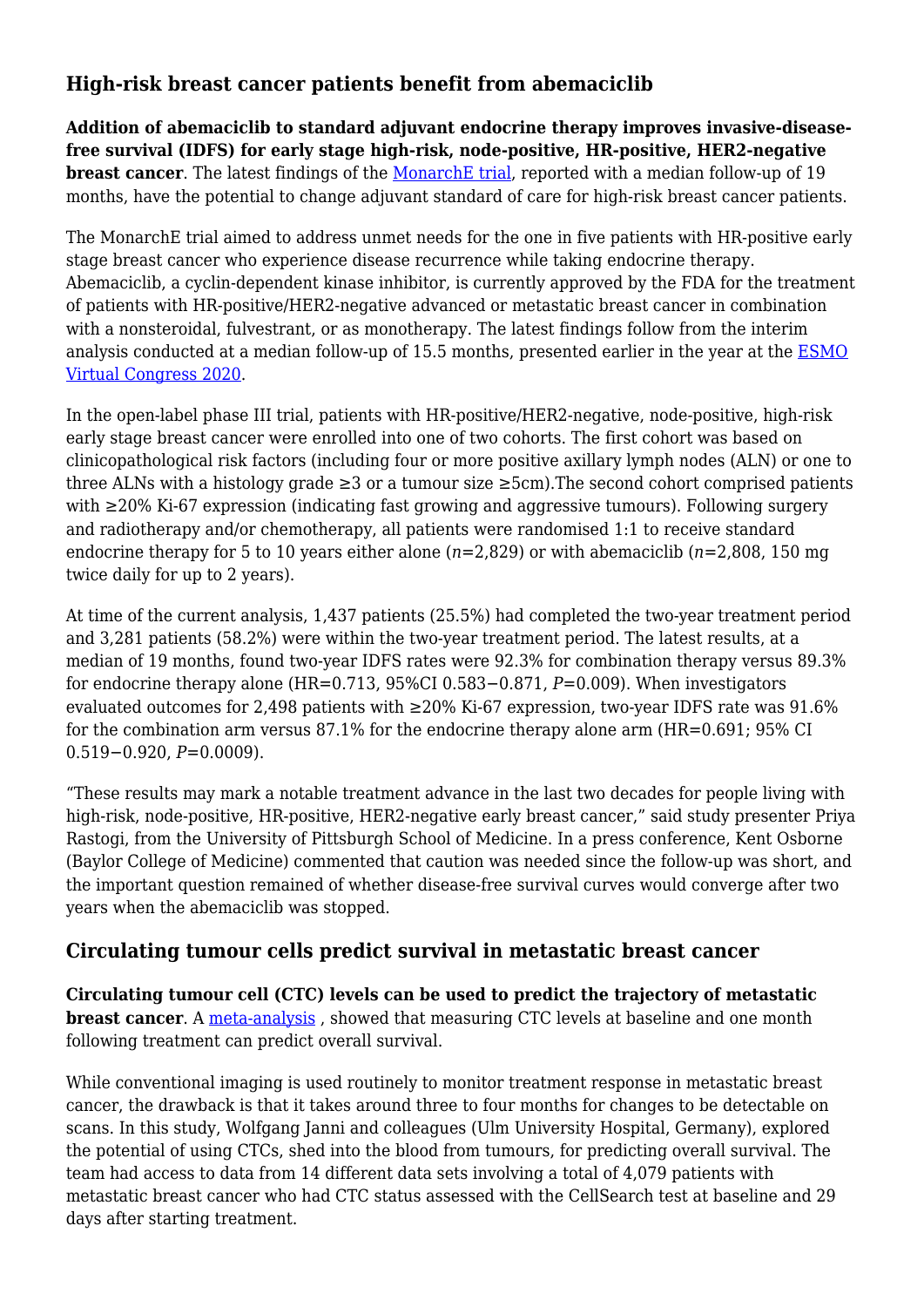Results showed that, of the 2,961 patients found to be CTC-positive at baseline, 1,855 remained CTC-positive after starting treatment (positive/positive; 45.5% of the whole study population), while 1,106 had converted to being CTC-negative (positive/negative; 27.1% of the study population). For the 1,118 patients who were CTC-negative at baseline; 813 remained CTC-negative (negative/negative; 19.9%), while 305 had become CTC-positive (negative/positive; 7.4%).

Median overall survival was greatest for patients in the negative/negative group (47 months), followed by positive/negative (32.2 months), negative/positive (29.67 months), and positive/positive (17.87 months). The HR for overall survival for negative/negative patients versus positive/positive patients was 3.15 (95%CI 2.78−3.57; *P*<0.0001); while the HR for overall survival for positive/negative patients versus negative/negative patients was 0.49 (95%CI 0.44−0.54; *P*<0.0001).

"These results provide clinical validation of CTC monitoring as an early treatment response marker in advanced breast cancer and suggest the potential for clinical utility," Janni told a press briefing.

### **Behavioural interventions reduce depression in young breast cancer survivors**

**Two behavioural intervention programmes have been shown to reduce depressive symptoms in younger women with breast cancer**. The interventions, Mindfulness Awareness Practices (MAPs) and Survivorship Education (SE) can be delivered widely over virtual platforms reports the [study](https://www.abstractsonline.com/pp8/#!/9223/presentation/1724).

Younger breast cancer survivors are known to be at increased risk for the negative effects of cancer diagnoses and treatment, including higher levels of depression and related symptoms, such as anxiety, stress, fatigue and sleep disturbance, which all diminish their quality of life.

For the phase III multi-centre study, Patty Ganz, from UCLA Jonsson Comprehensive Cancer Center (Los Angeles, California ), and colleagues, recruited 247 women who were diagnosed at age 50 years or younger with early-stage breast cancer, had completed treatment between six months and five years earlier and had at least mild depressive symptoms. The women were randomised to Mindful Awareness Practices (MAPs, *n*=85), Survivorship Education (SE, *n*=81) or a control group who were placed on a waiting list and offered their chosen intervention at the end of the study (WL, *n*=81).

Both MAPs and SE involved two hours of group sessions each week, with the programmes lasting six weeks. The MAPs programme provided instructions in how to use mindfulness to work with difficult thoughts and emotions and manage pain; while the SE programme covered topics including quality of life and medical management after breast cancer, relationships, work–life balance, sexual health and physical activity. The primary outcome was depressive symptoms, measured according to the Center for Epidemiologic Studies Depression (CESD) scale, where lower scores indicate milder symptoms.

Results showed that women who followed either the MAPs or the SE programme achieved significant reductions in depressive symptoms compared to the control group. Baseline CESD scores were higher for women in the MAPs and SE groups (18.4 and 17.4 respectively) than for women in the control group (16.5). At three months the CESD score for women in the MAPs programme was 13.4 versus 17.3 in control group (*P*<0.001), and at six months the CESD scores were 12.9 versus 14.6 (*P*=0.013). In the SE group, at three months the CESD score was 13.6 in versus 17.3 in the control group (*P*=0.003), and at six months it was 12.7 versus 14.6 (*P*=0.063). Additionally, compared to women in the control group, patients in the MAPs group experienced significantly less sleep disturbance, hot flashes, and severe fatigue throughout the six months follow-up (*P*<0.05). There was minimal evidence to show SE had any impact on sleep disturbances, hot flashes, or severe fatigue.